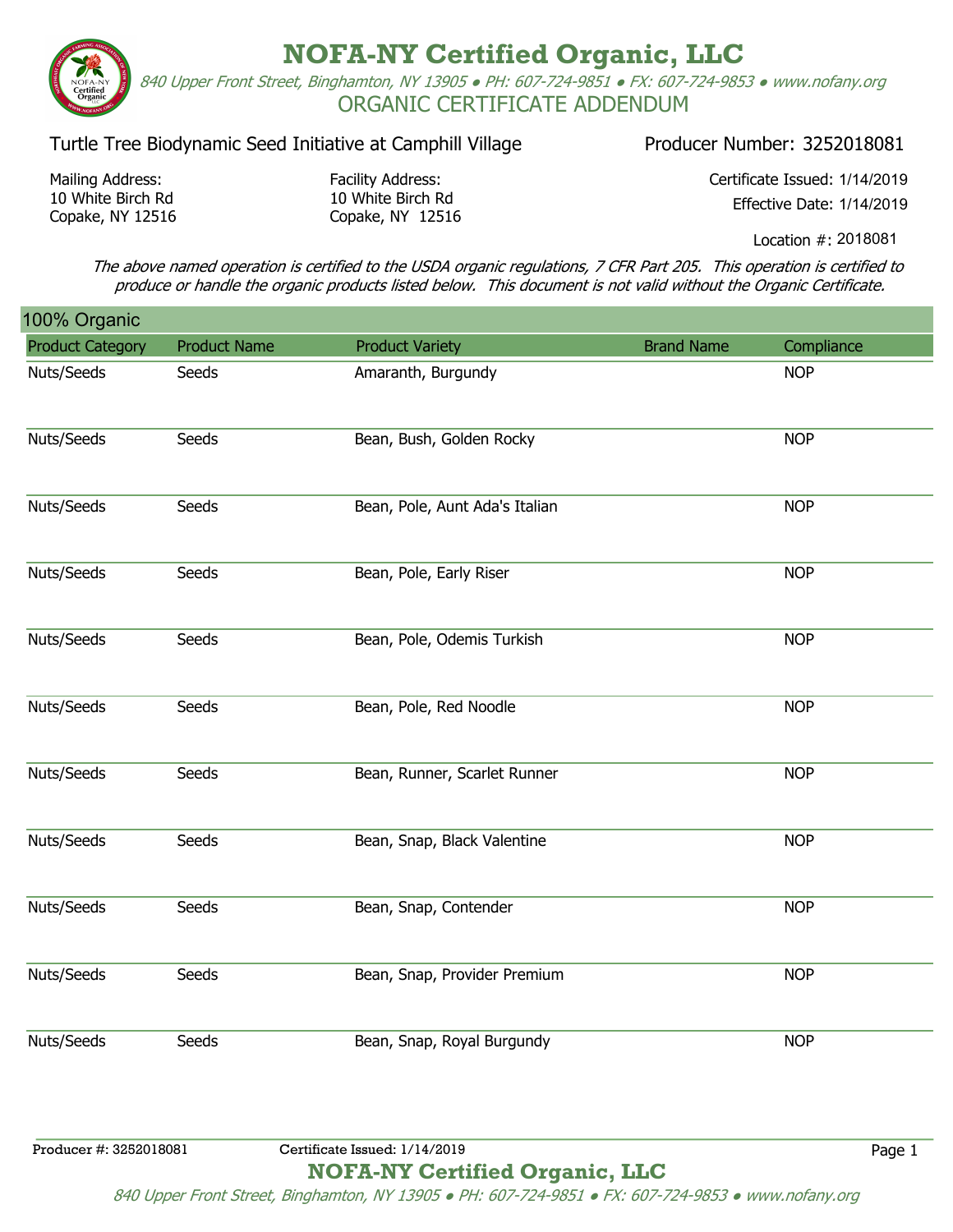| Nuts/Seeds             | Seeds | Bean, Soup, Drabo                 | <b>NOP</b> |
|------------------------|-------|-----------------------------------|------------|
| Nuts/Seeds             | Seeds | Bean, Soup, Jacob's Cattle        | <b>NOP</b> |
| Nuts/Seeds             | Seeds | Bean, Soup, Maine Yellow Eye      | <b>NOP</b> |
| Nuts/Seeds             | Seeds | Bean, Soup, Nodak Pinto           | <b>NOP</b> |
| Nuts/Seeds             | Seeds | Bean, Soup, Orca                  | <b>NOP</b> |
| Nuts/Seeds             | Seeds | Bean, Soybean, Davis Family Blend | <b>NOP</b> |
| Nuts/Seeds             | Seeds | Beet, Detroit Dark Red            | <b>NOP</b> |
| Nuts/Seeds             | Seeds | Beet, Feuer Kugel                 | <b>NOP</b> |
| Nuts/Seeds             | Seeds | Beet, Three Root Grex             | <b>NOP</b> |
| Nuts/Seeds             | Seeds | Broccoli, Piracicaba              | <b>NOP</b> |
| Nuts/Seeds             | Seeds | Broccoli, Umpqua                  | <b>NOP</b> |
| Nuts/Seeds             | Seeds | Burdock, Takinogawa Long          | <b>NOP</b> |
| Nuts/Seeds             | Seeds | Cabbage, Early Bird               | <b>NOP</b> |
| Nuts/Seeds             | Seeds | Carrot, Minicor                   | <b>NOP</b> |
| Nuts/Seeds             | Seeds | Carrot, Rolanka                   | <b>NOP</b> |
| Nuts/Seeds             | Seeds | Carrot, Scarlet Nantes Improved   | <b>NOP</b> |
|                        |       |                                   |            |
| Producer #: 3252018081 |       | Certificate Issued: 1/14/2019     | Page 2     |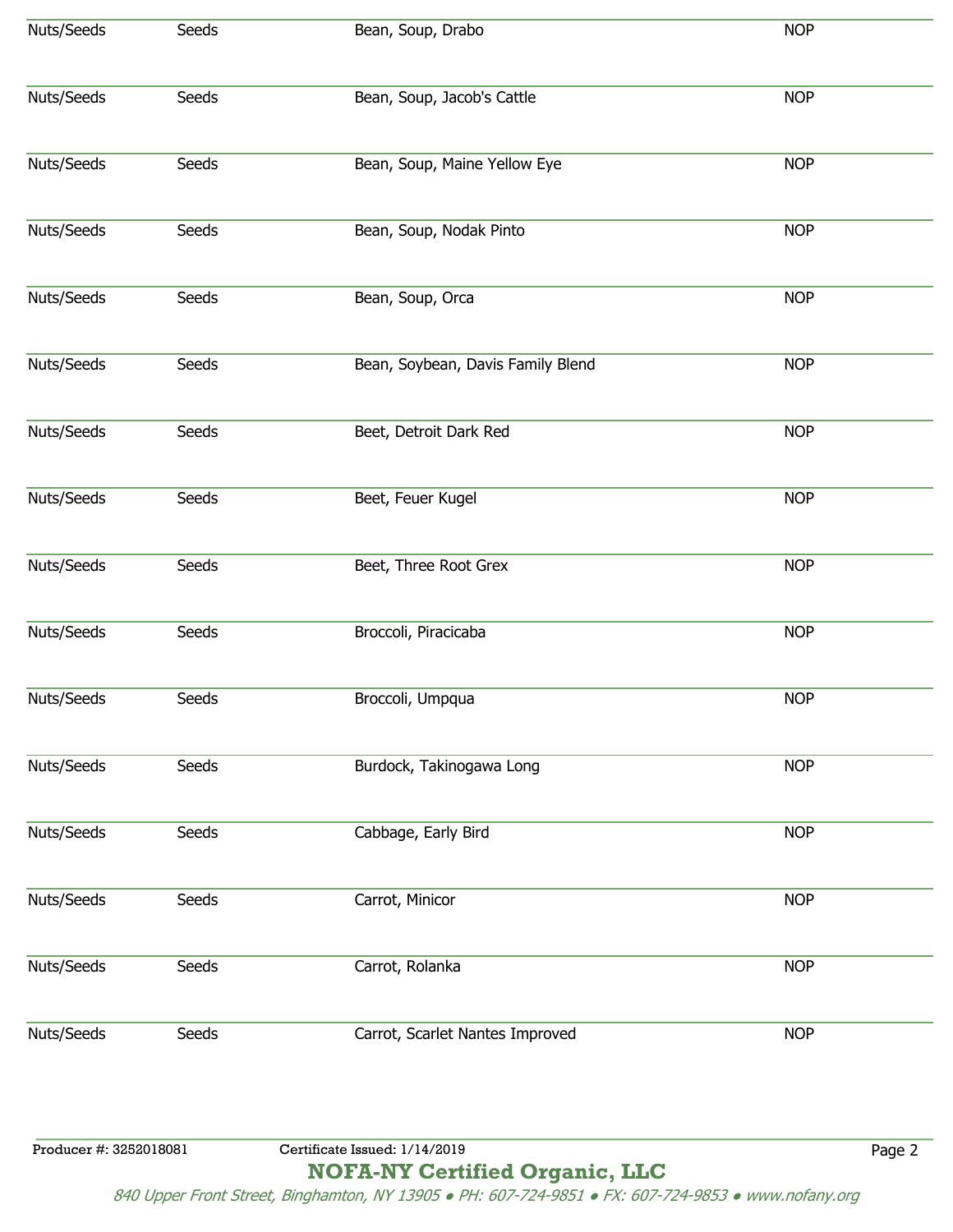| Nuts/Seeds             | Seeds | Carrot, Yellowstone                  | <b>NOP</b> |
|------------------------|-------|--------------------------------------|------------|
| Nuts/Seeds             | Seeds | Celeriac, Brilliant                  | <b>NOP</b> |
| Nuts/Seeds             | Seeds | Celeriac, Monarch                    | <b>NOP</b> |
| Nuts/Seeds             | Seeds | Celery, Ventura                      | <b>NOP</b> |
| Nuts/Seeds             | Seeds | Chicory, Treffine Maraichiere Frisee | <b>NOP</b> |
| Nuts/Seeds             | Seeds | Chinese Cabbage, Granat              | <b>NOP</b> |
| Nuts/Seeds             | Seeds | Chinese Cabbage, Houshu              | <b>NOP</b> |
| Nuts/Seeds             | Seeds | Chinese Cabbage, Nozaki Early        | <b>NOP</b> |
| Nuts/Seeds             | Seeds | Corn, Flour, Hopi Blue               | <b>NOP</b> |
| Nuts/Seeds             | Seeds | Corn, Popcorn, Vermont Red Kernel    | <b>NOP</b> |
| Nuts/Seeds             | Seeds | Corn, Sweet, Ashworth                | <b>NOP</b> |
| Nuts/Seeds             | Seeds | Corn, Sweet, Rose Potpourri          | <b>NOP</b> |
| Nuts/Seeds             | Seeds | Cucumber, Boothby Blonde             | <b>NOP</b> |
| Nuts/Seeds             | Seeds | Cucumber, Boston Pickler             | <b>NOP</b> |
| Nuts/Seeds             | Seeds | Cucumber, Marketmore 86              | <b>NOP</b> |
| Nuts/Seeds             | Seeds | Cucumber, Persian                    | <b>NOP</b> |
|                        |       |                                      |            |
| Producer #: 3252018081 |       | Certificate Issued: 1/14/2019        | Page 3     |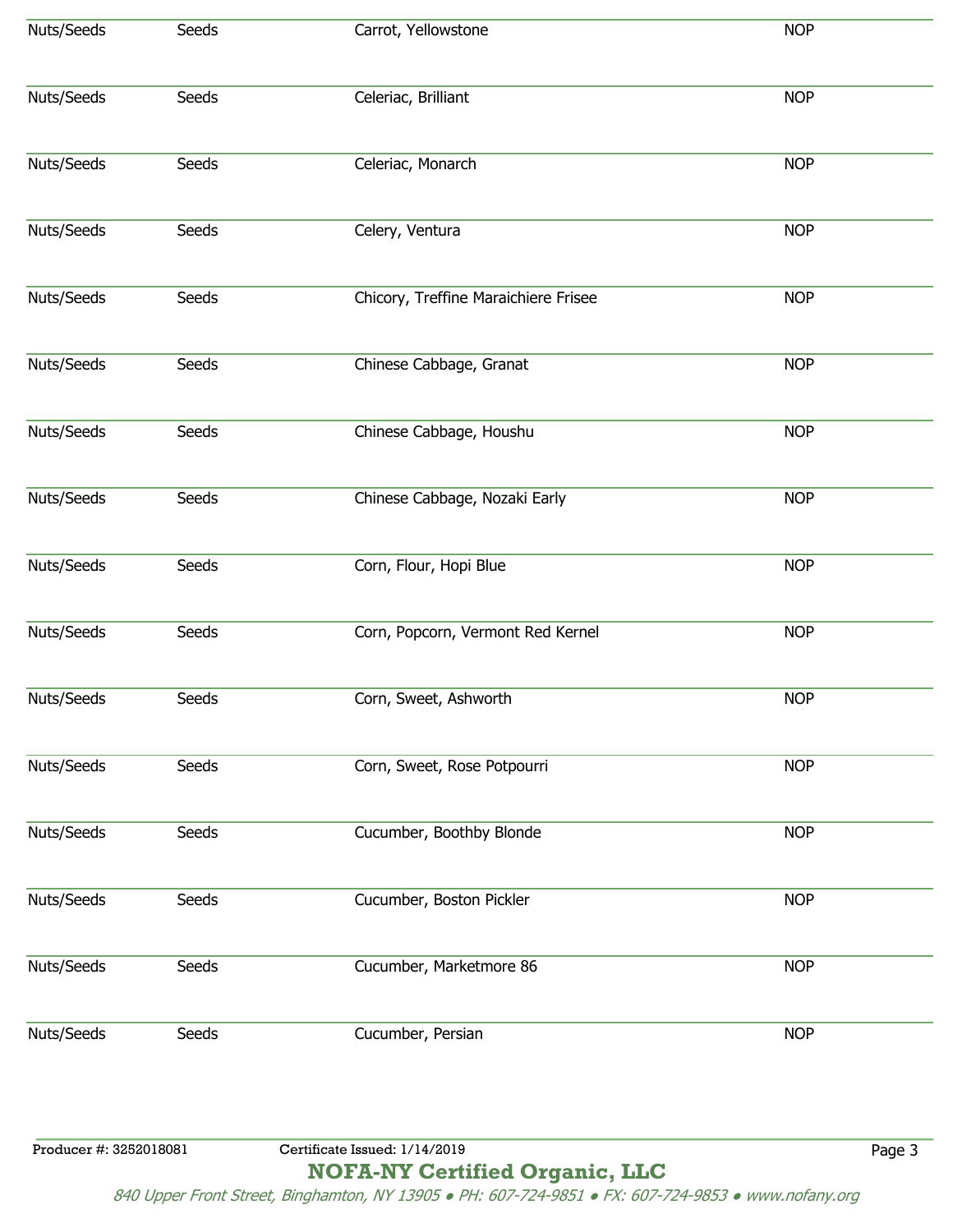| Nuts/Seeds             | Seeds | Cucumber, Shintokiwa                   | <b>NOP</b> |
|------------------------|-------|----------------------------------------|------------|
| Nuts/Seeds             | Seeds | Cucumber, Slicing 97 (Marketmore 97)   | <b>NOP</b> |
| Nuts/Seeds             | Seeds | Eggplant, Rosa Bianca                  | <b>NOP</b> |
| Nuts/Seeds             | Seeds | Eggplant, Violetta Lunga               | <b>NOP</b> |
| Nuts/Seeds             | Seeds | Farm Crops, Broom Corn                 | <b>NOP</b> |
| Nuts/Seeds             | Seeds | Flowers, Amaranth, Burgundy            | <b>NOP</b> |
| Nuts/Seeds             | Seeds | Flowers, Aster, Diane's Pink           | <b>NOP</b> |
| Nuts/Seeds             | Seeds | Flowers, Bachelor's Buttons, Blue      | <b>NOP</b> |
| Nuts/Seeds             | Seeds | Flowers, Bachelor's Buttons, Red       | <b>NOP</b> |
| Nuts/Seeds             | Seeds | Flowers, Calendula, Orange             | <b>NOP</b> |
| Nuts/Seeds             | Seeds | Flowers, Calendula, Remembrance Mix    | <b>NOP</b> |
| Nuts/Seeds             | Seeds | Flowers, Calliopsis                    | <b>NOP</b> |
| Nuts/Seeds             | Seeds | Flowers, Cleome                        | <b>NOP</b> |
| Nuts/Seeds             | Seeds | Flowers, Coreopsis                     | <b>NOP</b> |
| Nuts/Seeds             | Seeds | Flowers, Cosmos, Orange, Bright Lights | <b>NOP</b> |
| Nuts/Seeds             | Seeds | Flowers, Dahlia Mix                    | <b>NOP</b> |
|                        |       |                                        |            |
| Producer #: 3252018081 |       | Certificate Issued: 1/14/2019          | Page 4     |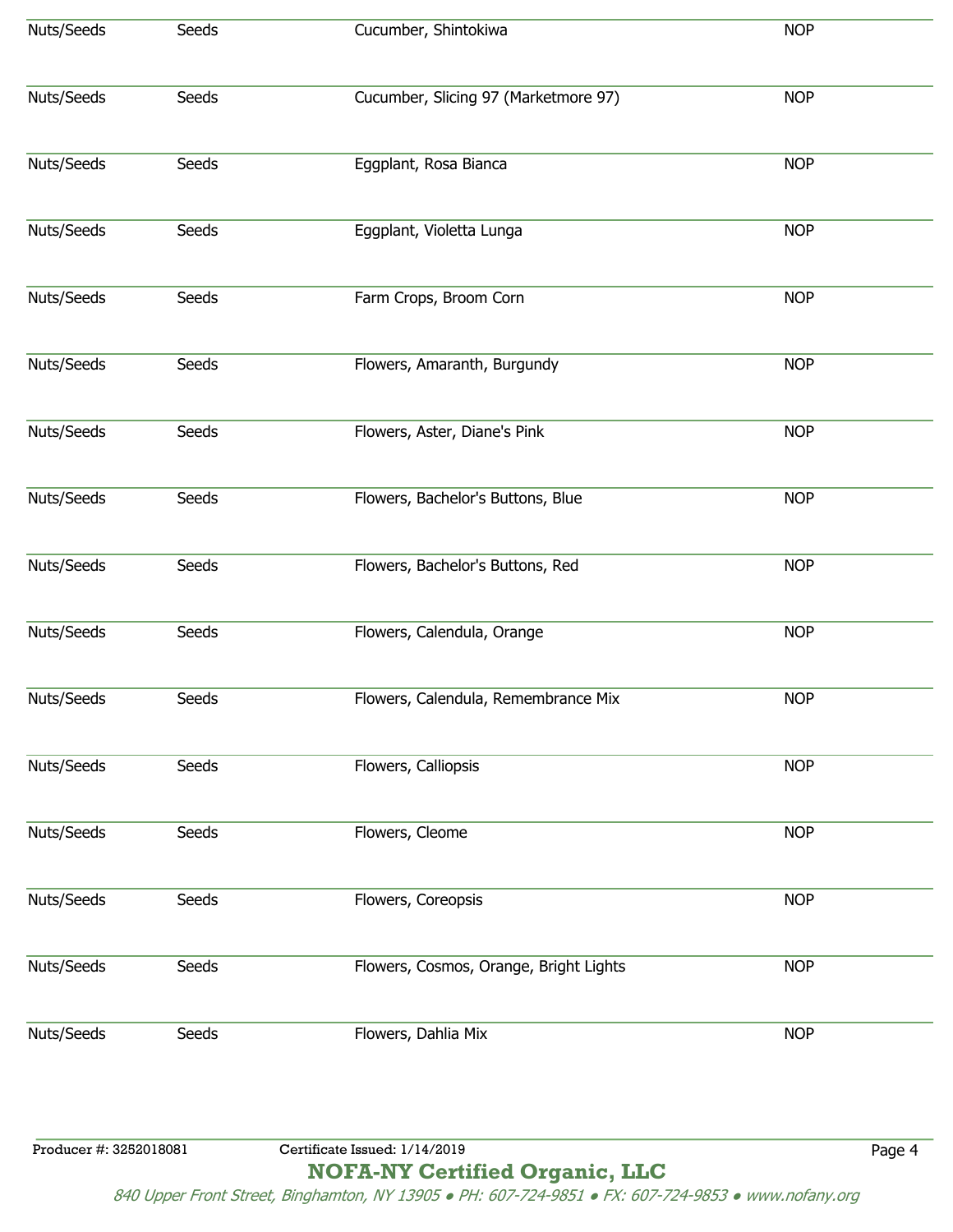| Nuts/Seeds             | Seeds | Flowers, Flax, Perennial Blue                   | <b>NOP</b> |
|------------------------|-------|-------------------------------------------------|------------|
| Nuts/Seeds             | Seeds | Flowers, Four O'Clocks                          | <b>NOP</b> |
| Nuts/Seeds             | Seeds | Flowers, Foxglove, Purple                       | <b>NOP</b> |
| Nuts/Seeds             | Seeds | Flowers, Foxglove, Yellow                       | <b>NOP</b> |
| Nuts/Seeds             | Seeds | Flowers, Hibiscus, Manihot                      | <b>NOP</b> |
| Nuts/Seeds             | Seeds | Flowers, Larkspur, Blue Spire                   | <b>NOP</b> |
| Nuts/Seeds             | Seeds | Flowers, Love-In-A-Mist (Nigella)               | <b>NOP</b> |
| Nuts/Seeds             | Seeds | Flowers, Lupine Mix                             | <b>NOP</b> |
| Nuts/Seeds             | Seeds | Flowers, Marigold, African                      | <b>NOP</b> |
| Nuts/Seeds             | Seeds | Flowers, Marigold, Gem Mix                      | <b>NOP</b> |
| Nuts/Seeds             | Seeds | Flowers, Marigold, Nematocidal                  | <b>NOP</b> |
| Nuts/Seeds             | Seeds | Flowers, Morning Glory                          | <b>NOP</b> |
| Nuts/Seeds             | Seeds | Flowers, Nasturtium                             | <b>NOP</b> |
| Nuts/Seeds             | Seeds | Flowers, Petunia, Perseverance                  | <b>NOP</b> |
| Nuts/Seeds             | Seeds | Flowers, Snapdragon Panorama Mix                | <b>NOP</b> |
| Nuts/Seeds             | Seeds | Flowers, Sunflower, Abendsonne<br>(Evening Sun) | <b>NOP</b> |
| Producer #: 3252018081 |       | Certificate Issued: 1/14/2019                   | Page 5     |

**NOFA-NY Certified Organic, LLC** 840 Upper Front Street, Binghamton, NY 13905 ● PH: 607-724-9851 ● FX: 607-724-9853 ● www.nofany.org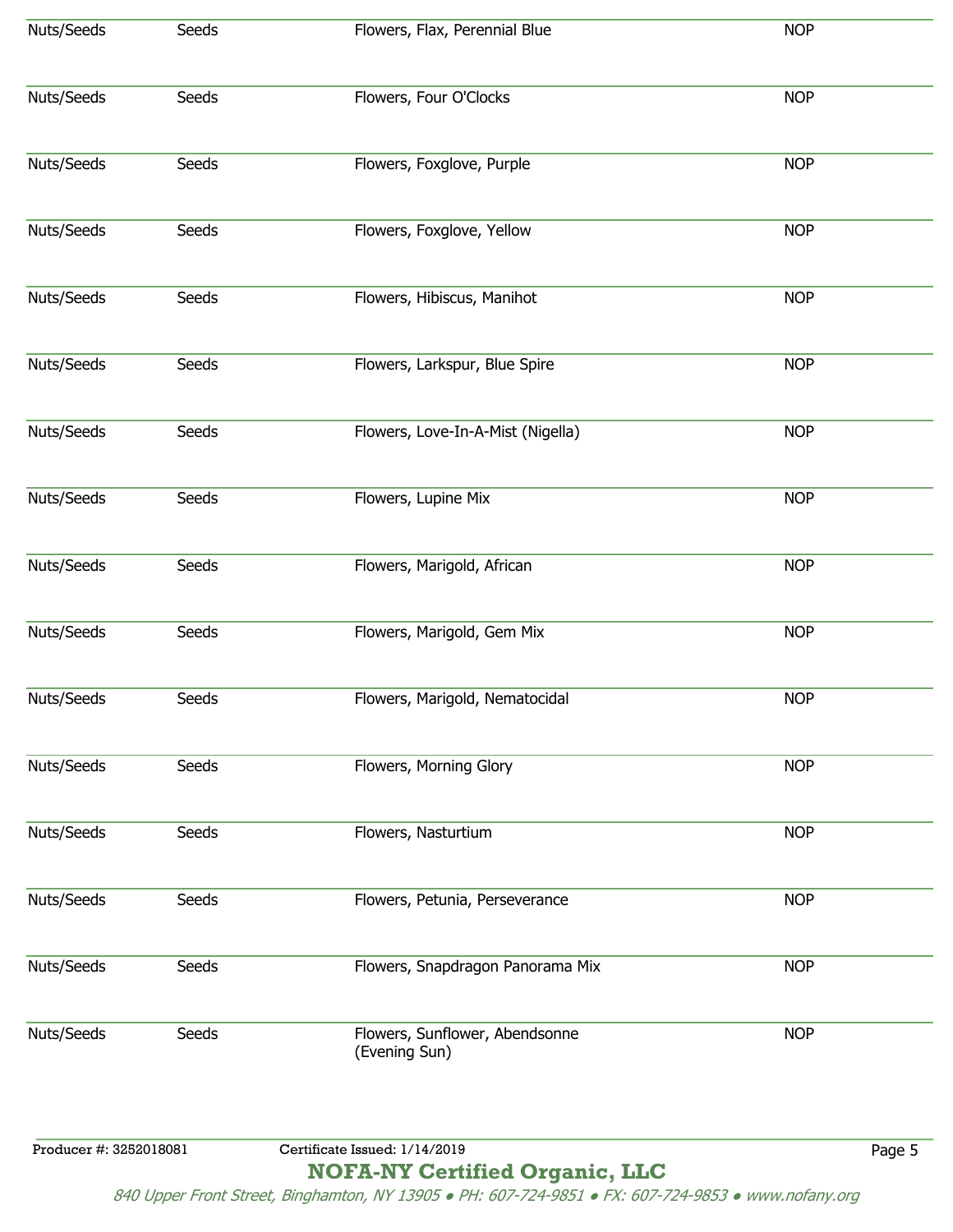| Nuts/Seeds | Seeds | Flowers, Sunflower, Giganteus                  |            |
|------------|-------|------------------------------------------------|------------|
|            |       |                                                | <b>NOP</b> |
| Nuts/Seeds | Seeds | Flowers, Sunflower, Peredovik                  | <b>NOP</b> |
| Nuts/Seeds | Seeds | Flowers, Sunflower, Raphael Garden Mix         | <b>NOP</b> |
| Nuts/Seeds | Seeds | Flowers, Sunflower, Standfast                  | <b>NOP</b> |
| Nuts/Seeds | Seeds | Flowers, Sunflower, Tarahumara                 | <b>NOP</b> |
| Nuts/Seeds | Seeds | Flowers, Sweet William                         | <b>NOP</b> |
| Nuts/Seeds | Seeds | Flowers, Tobacco, Flowering                    | <b>NOP</b> |
| Nuts/Seeds | Seeds | Flowers, Zinnia, Purple Dahlia                 | <b>NOP</b> |
| Nuts/Seeds | Seeds | Flowers, Zinnia, State Fair Mix                | <b>NOP</b> |
| Nuts/Seeds | Seeds | Greens, Arugula                                | <b>NOP</b> |
| Nuts/Seeds | Seeds | Greens, Asian, Hon Tsai Tai                    | <b>NOP</b> |
| Nuts/Seeds | Seeds | Greens, Asian, Pac Choi, Dwarf Ching<br>Chiang | <b>NOP</b> |
| Nuts/Seeds | Seeds | Greens, Corn Salad, New York Hardy             | <b>NOP</b> |
| Nuts/Seeds | Seeds | Greens, Corn Salad, Vit                        | <b>NOP</b> |
| Nuts/Seeds | Seeds | Greens, Garden (Upland) Cress                  | <b>NOP</b> |
| Nuts/Seeds | Seeds | Greens, Karate Cabbage                         | <b>NOP</b> |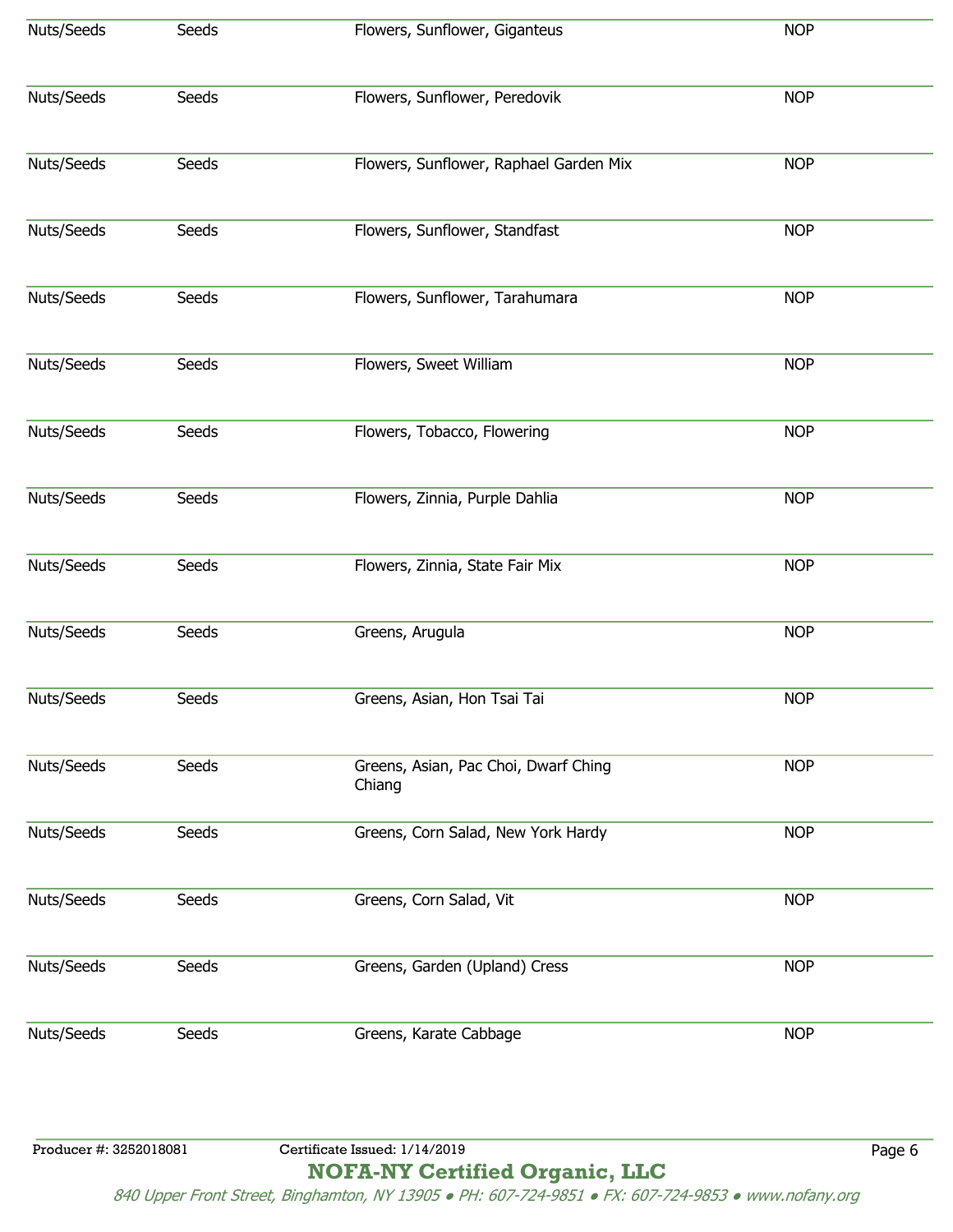| Nuts/Seeds             | Seeds | Greens, Miner's Lettuce          | <b>NOP</b> |
|------------------------|-------|----------------------------------|------------|
| Nuts/Seeds             | Seeds | Greens, Pepper Cress             | <b>NOP</b> |
| Nuts/Seeds             | Seeds | Greens, Sorrel                   | <b>NOP</b> |
| Nuts/Seeds             | Seeds | Ground Cherry, Cossack Pineapple | <b>NOP</b> |
| Nuts/Seeds             | Seeds | Herbs, Basil                     | <b>NOP</b> |
| Nuts/Seeds             | Seeds | Herbs, Basil, Holy               | <b>NOP</b> |
| Nuts/Seeds             | Seeds | Herbs, Basil, Lemon              | <b>NOP</b> |
| Nuts/Seeds             | Seeds | Herbs, Bergamot, Lemon           | <b>NOP</b> |
| Nuts/Seeds             | Seeds | Herbs, Clary Sage                | <b>NOP</b> |
| Nuts/Seeds             | Seeds | Herbs, Coriander/Cilantro        | <b>NOP</b> |
| Nuts/Seeds             | Seeds | Herbs, Dandelion                 | <b>NOP</b> |
| Nuts/Seeds             | Seeds | Herbs, Echinacea Purpurea        | <b>NOP</b> |
| Nuts/Seeds             | Seeds | Herbs, Feverfew                  | <b>NOP</b> |
| Nuts/Seeds             | Seeds | Herbs, Lemon Balm                | <b>NOP</b> |
| Nuts/Seeds             | Seeds | Herbs, Mallow, Mauritanian       | <b>NOP</b> |
| Nuts/Seeds             | Seeds | Herbs, Milk Thistle              | <b>NOP</b> |
|                        |       |                                  |            |
| Producer #: 3252018081 |       | Certificate Issued: 1/14/2019    | Page 7     |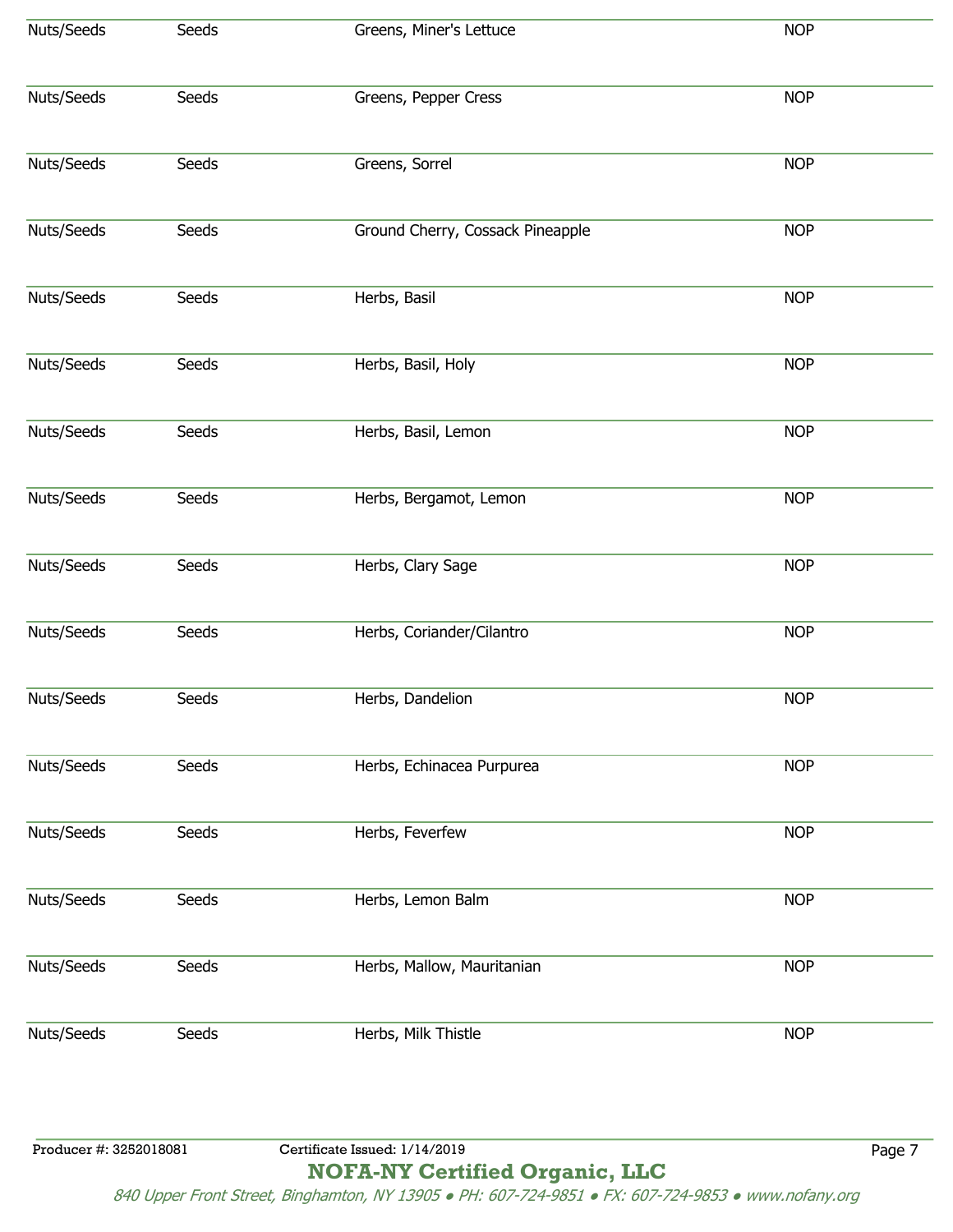| Nuts/Seeds | Seeds | Herbs, Mullein from France                          | <b>NOP</b> |
|------------|-------|-----------------------------------------------------|------------|
| Nuts/Seeds | Seeds | Herbs, Spilanthes                                   | <b>NOP</b> |
| Nuts/Seeds | Seeds | Herbs, Valerian                                     | <b>NOP</b> |
| Nuts/Seeds | Seeds | Herbs, Yarrow                                       | <b>NOP</b> |
| Nuts/Seeds | Seeds | Kale, Judy's                                        | <b>NOP</b> |
| Nuts/Seeds | Seeds | Kohlrabi, Lanro                                     | <b>NOP</b> |
| Nuts/Seeds | Seeds | Leek, Ifra                                          | <b>NOP</b> |
| Nuts/Seeds | Seeds | Leek, King Richard                                  | <b>NOP</b> |
| Nuts/Seeds | Seeds | Leek, Musselburgh                                   | <b>NOP</b> |
| Nuts/Seeds | Seeds | Lettuce, Batavian (French Crisp), Green<br>Ice      | <b>NOP</b> |
| Nuts/Seeds | Seeds | Lettuce, Batavian (French Crisp), Victoria          | <b>NOP</b> |
| Nuts/Seeds | Seeds | Lettuce, Batavian (French Crisp), Winter<br>Density | <b>NOP</b> |
| Nuts/Seeds | Seeds | Lettuce, Butterhead/Bibb, Akcel                     | <b>NOP</b> |
| Nuts/Seeds | Seeds | Lettuce, Butterhead/Bibb, Ermosa                    | <b>NOP</b> |
| Nuts/Seeds | Seeds | Lettuce, Butterhead/Bibb, Marvel of Four<br>Seasons | <b>NOP</b> |
| Nuts/Seeds | Seeds | Lettuce, Butterhead/Bibb, Mikola                    | <b>NOP</b> |
|            |       |                                                     |            |

**NOFA-NY Certified Organic, LLC**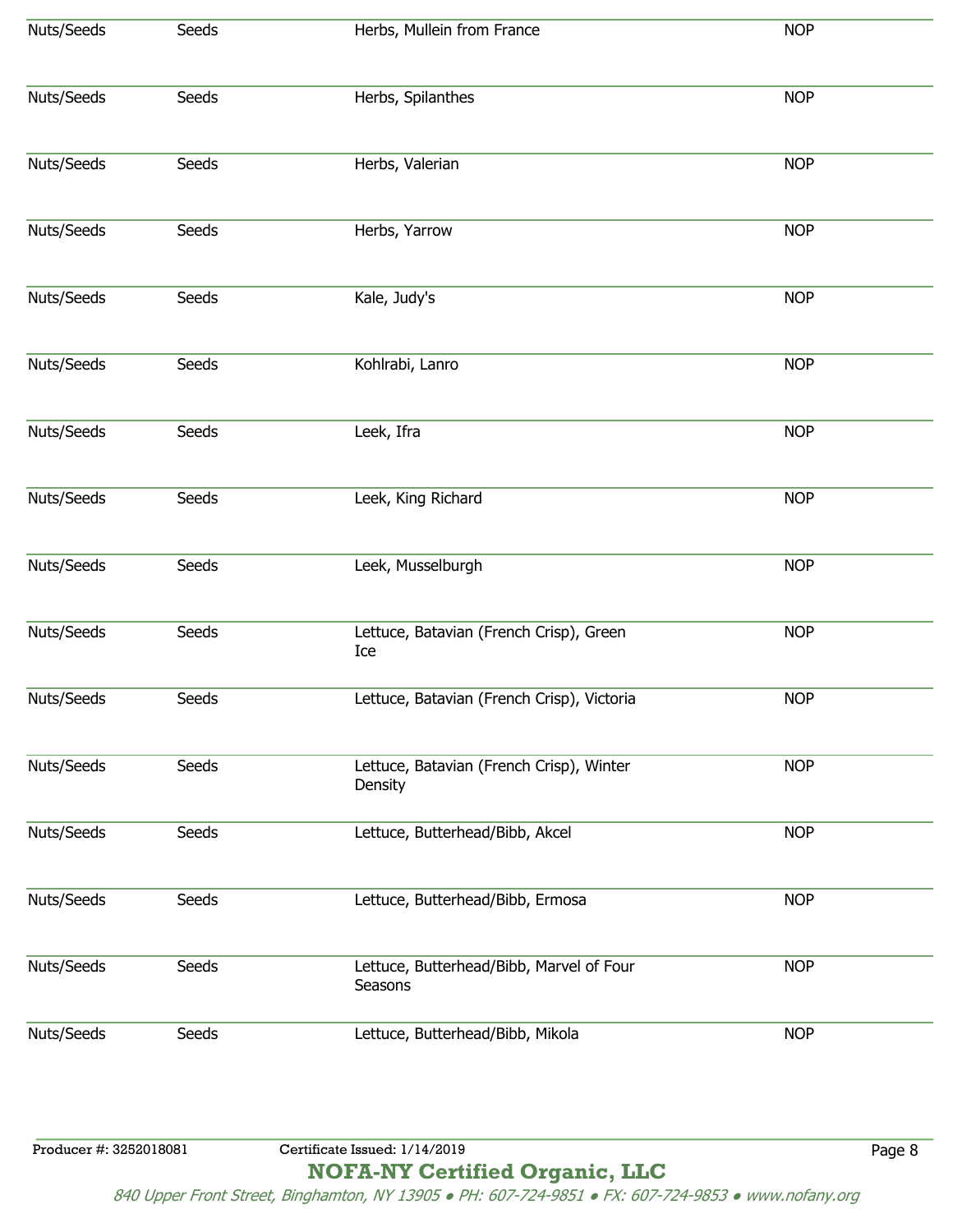| Nuts/Seeds | Seeds | Lettuce, Butterhead/Bibb, North Pole                   | <b>NOP</b> |
|------------|-------|--------------------------------------------------------|------------|
| Nuts/Seeds | Seeds | Lettuce, Butterhead/Bibb, Speckled<br>Amish Butterhead | <b>NOP</b> |
| Nuts/Seeds | Seeds | Lettuce, Iceberg, Summertime                           | <b>NOP</b> |
| Nuts/Seeds | Seeds | Lettuce, Loose Leaf, Merlot                            | <b>NOP</b> |
| Nuts/Seeds | Seeds | Lettuce, Loose Leaf, New Red Fire                      | <b>NOP</b> |
| Nuts/Seeds | Seeds | Lettuce, Loose Leaf, Red Tinged Winter                 | <b>NOP</b> |
| Nuts/Seeds | Seeds | Lettuce, Loose Leaf, Waldman's                         | <b>NOP</b> |
| Nuts/Seeds | Seeds | Lettuce, Oak Leaf, Austrian Frilly Green<br>Leaf       | <b>NOP</b> |
| Nuts/Seeds | Seeds | Lettuce, Oak Leaf, Blushed Butter Oaks                 | <b>NOP</b> |
| Nuts/Seeds | Seeds | Lettuce, Oak Leaf, Cocarde                             | <b>NOP</b> |
| Nuts/Seeds | Seeds | Lettuce, Oak Leaf, Fire Mountain                       | <b>NOP</b> |
| Nuts/Seeds | Seeds | Lettuce, Oak Leaf, Lingue De Canarino                  | <b>NOP</b> |
| Nuts/Seeds | Seeds | Lettuce, Oak Leaf, Year Round Bronze<br>Oak            | <b>NOP</b> |
| Nuts/Seeds | Seeds | Lettuce, Romaine, Cimmaron                             | <b>NOP</b> |
| Nuts/Seeds | Seeds | Lettuce, Romaine, Forellenschluss                      | <b>NOP</b> |
| Nuts/Seeds | Seeds | Lettuce, Romaine, Jericho                              | <b>NOP</b> |

**NOFA-NY Certified Organic, LLC**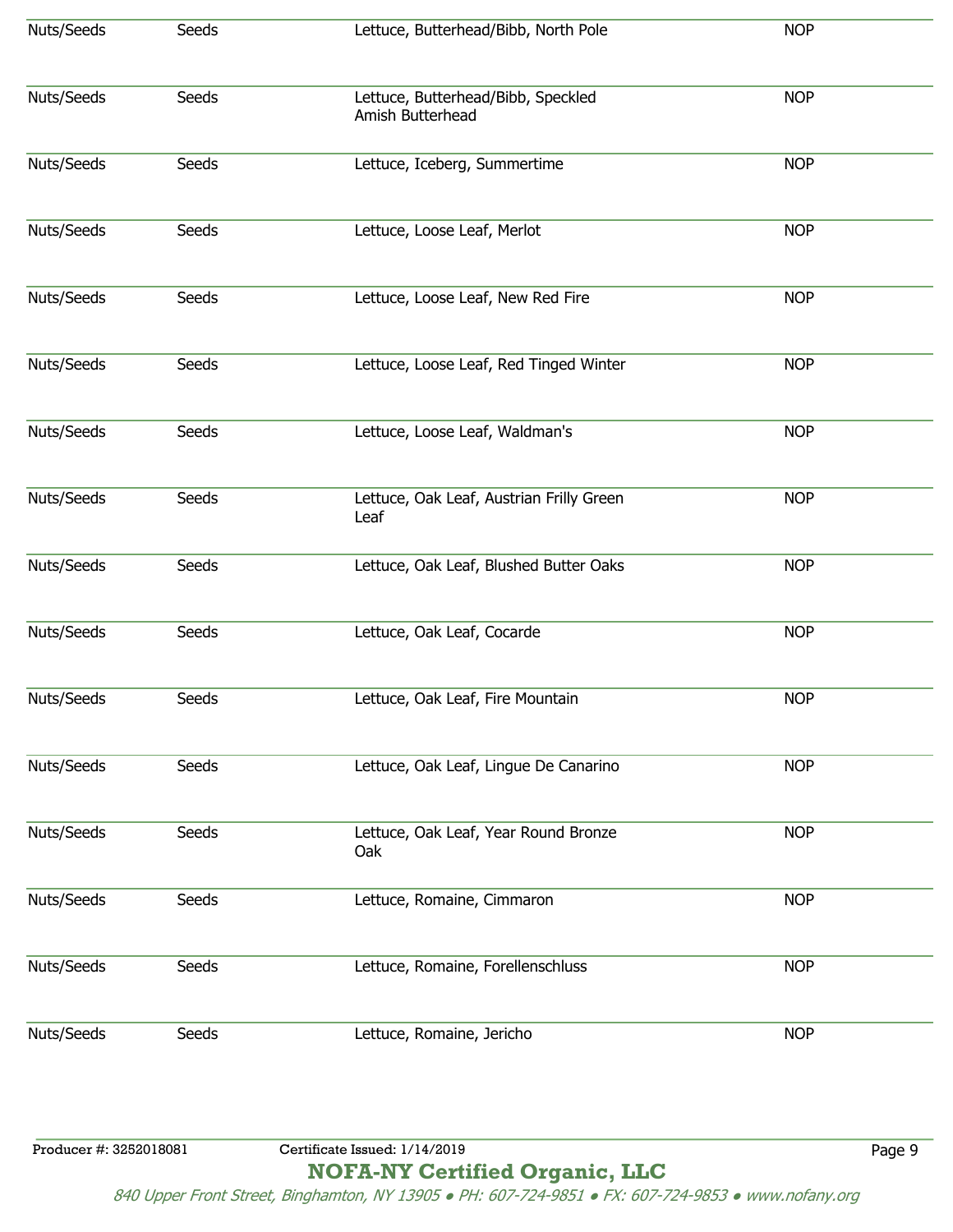| Nuts/Seeds             | Seeds | Lettuce, Romaine, Kalura                     | <b>NOP</b> |
|------------------------|-------|----------------------------------------------|------------|
| Nuts/Seeds             | Seeds | Lettuce, Romaine, Ruben's Red                | <b>NOP</b> |
| Nuts/Seeds             | Seeds | Lettuce, Unique Types, Anuenue               | <b>NOP</b> |
| Nuts/Seeds             | Seeds | Lettuce, Unique Types, Bronze Rodan          | <b>NOP</b> |
| Nuts/Seeds             | Seeds | Lettuce, Unique Types, Cracoviensis          | <b>NOP</b> |
| Nuts/Seeds             | Seeds | Lettuce, Unique Types, Deer Tongue,<br>Green | <b>NOP</b> |
| Nuts/Seeds             | Seeds | Melon, Bella Dulce Crenshaw                  | <b>NOP</b> |
| Nuts/Seeds             | Seeds | Melon, Charantais                            | <b>NOP</b> |
| Nuts/Seeds             | Seeds | Melon, Delicious 51 PMR                      | <b>NOP</b> |
| Nuts/Seeds             | Seeds | Melon, Golden Gopher                         | <b>NOP</b> |
| Nuts/Seeds             | Seeds | Melon, Sharlyn                               | <b>NOP</b> |
| Nuts/Seeds             | Seeds | Okra, Burgundy                               | <b>NOP</b> |
| Nuts/Seeds             | Seeds | Onion, Ailsa Craig                           | <b>NOP</b> |
| Nuts/Seeds             | Seeds | Onion, Clear Dawn                            | <b>NOP</b> |
| Nuts/Seeds             | Seeds | Onion, Giant Zittau                          | <b>NOP</b> |
| Nuts/Seeds             | Seeds | Onion, Rossa di Milano                       | <b>NOP</b> |
|                        |       |                                              |            |
| Producer #: 3252018081 |       | Certificate Issued: 1/14/2019                | Page 10    |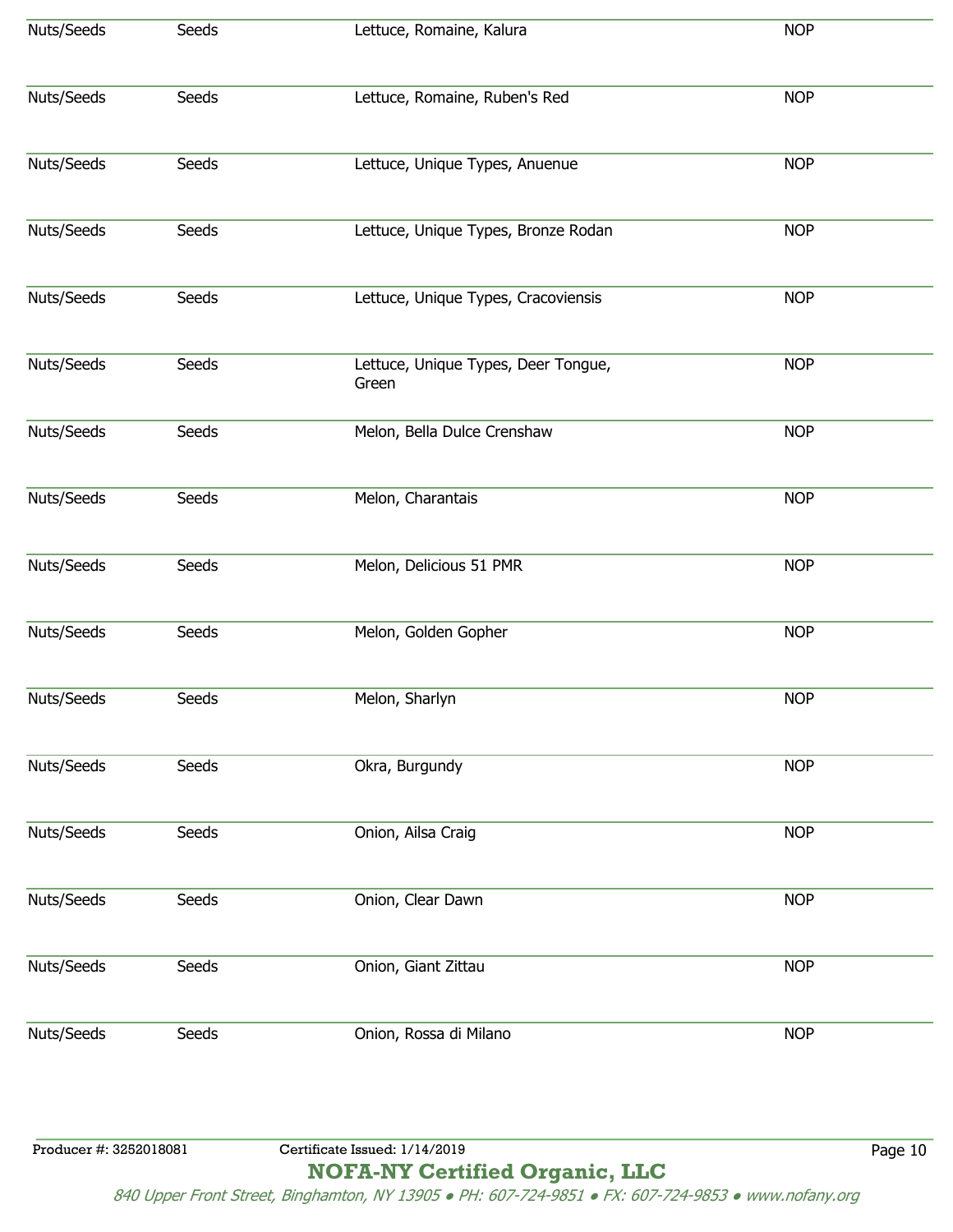| Nuts/Seeds             | Seeds | Onion, Stuttgarter               | <b>NOP</b> |
|------------------------|-------|----------------------------------|------------|
| Nuts/Seeds             | Seeds | Onion, Valencia                  | <b>NOP</b> |
| Nuts/Seeds             | Seeds | Parsnip, Cobham Improved Marrow  | <b>NOP</b> |
| Nuts/Seeds             | Seeds | Parsnip, Turga                   | <b>NOP</b> |
| Nuts/Seeds             | Seeds | Pea, Shell, Coral                | <b>NOP</b> |
| Nuts/Seeds             | Seeds | Pea, Shell, Mayfair              | <b>NOP</b> |
| Nuts/Seeds             | Seeds | Pea, Snap, Cascadia              | <b>NOP</b> |
| Nuts/Seeds             | Seeds | Pea, Snap, Sugar Lode            | <b>NOP</b> |
| Nuts/Seeds             | Seeds | Pea, Snow, Schweizer Reisen      | <b>NOP</b> |
| Nuts/Seeds             | Seeds | Pepper, Hot, Anaheim             | <b>NOP</b> |
| Nuts/Seeds             | Seeds | Pepper, Hot, Bolivian Rainbow    | <b>NOP</b> |
| Nuts/Seeds             | Seeds | Pepper, Hot, Early Jalapeno      | <b>NOP</b> |
| Nuts/Seeds             | Seeds | Pepper, Hot, Padron              | <b>NOP</b> |
| Nuts/Seeds             | Seeds | Pepper, Sweet, Antohi            | <b>NOP</b> |
| Nuts/Seeds             | Seeds | Pepper, Sweet, King of the North | <b>NOP</b> |
| Nuts/Seeds             | Seeds | Pepper, Sweet, Lipstick          | <b>NOP</b> |
|                        |       |                                  |            |
| Producer #: 3252018081 |       | Certificate Issued: 1/14/2019    | Page 11    |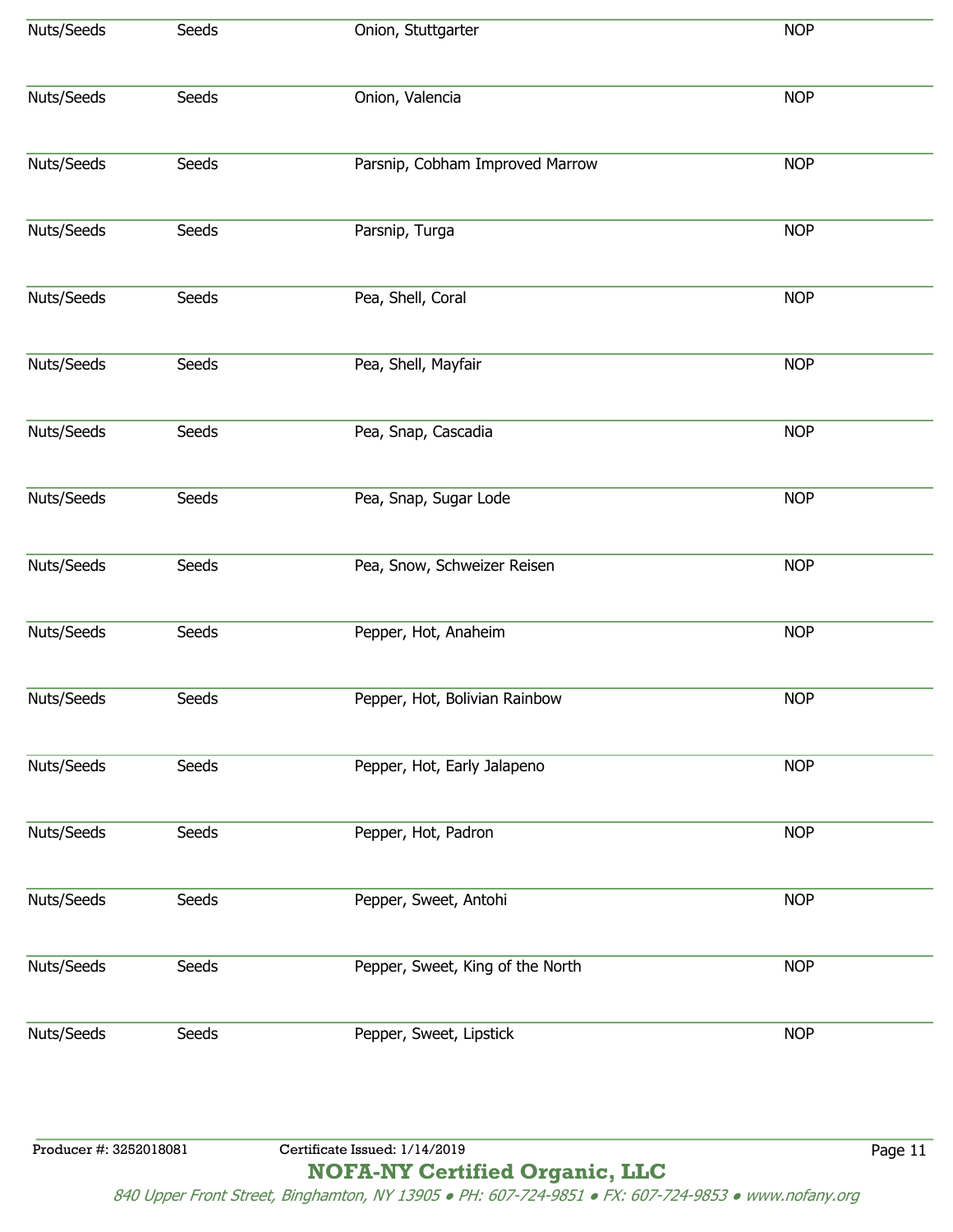| Nuts/Seeds | Seeds | Pepper, Sweet, Orange Bell                 | <b>NOP</b> |
|------------|-------|--------------------------------------------|------------|
| Nuts/Seeds | Seeds | Pumpkin, Styrian, Naked-Seeded             | <b>NOP</b> |
| Nuts/Seeds | Seeds | Radish, Black Storage                      | <b>NOP</b> |
| Nuts/Seeds | Seeds | Radish, French Breakfast Improved          | <b>NOP</b> |
| Nuts/Seeds | Seeds | Radish, Purple Plum                        | <b>NOP</b> |
| Nuts/Seeds | Seeds | Rutabaga                                   | <b>NOP</b> |
| Nuts/Seeds | Seeds | Scallion, Ishikura                         | <b>NOP</b> |
| Nuts/Seeds | Seeds | Scallion, White Spear Bunching             | <b>NOP</b> |
| Nuts/Seeds | Seeds | Spinach, Gamma                             | <b>NOP</b> |
| Nuts/Seeds | Seeds | Spinach, Steadfast                         | <b>NOP</b> |
| Nuts/Seeds | Seeds | Spinach, Winter Bloomsdale                 | <b>NOP</b> |
| Nuts/Seeds | Seeds | Squash, Maxima, Native American<br>Hidatsa | <b>NOP</b> |
| Nuts/Seeds | Seeds | Squash, Moschata, Butternut                | <b>NOP</b> |
| Nuts/Seeds | Seeds | Squash, Moschata, Honeynut                 | <b>NOP</b> |
| Nuts/Seeds | Seeds | Squash, Moschata, Long Island Cheese       | <b>NOP</b> |
| Nuts/Seeds | Seeds | Squash, Summer, Success PM                 | <b>NOP</b> |
|            |       |                                            |            |
|            |       |                                            |            |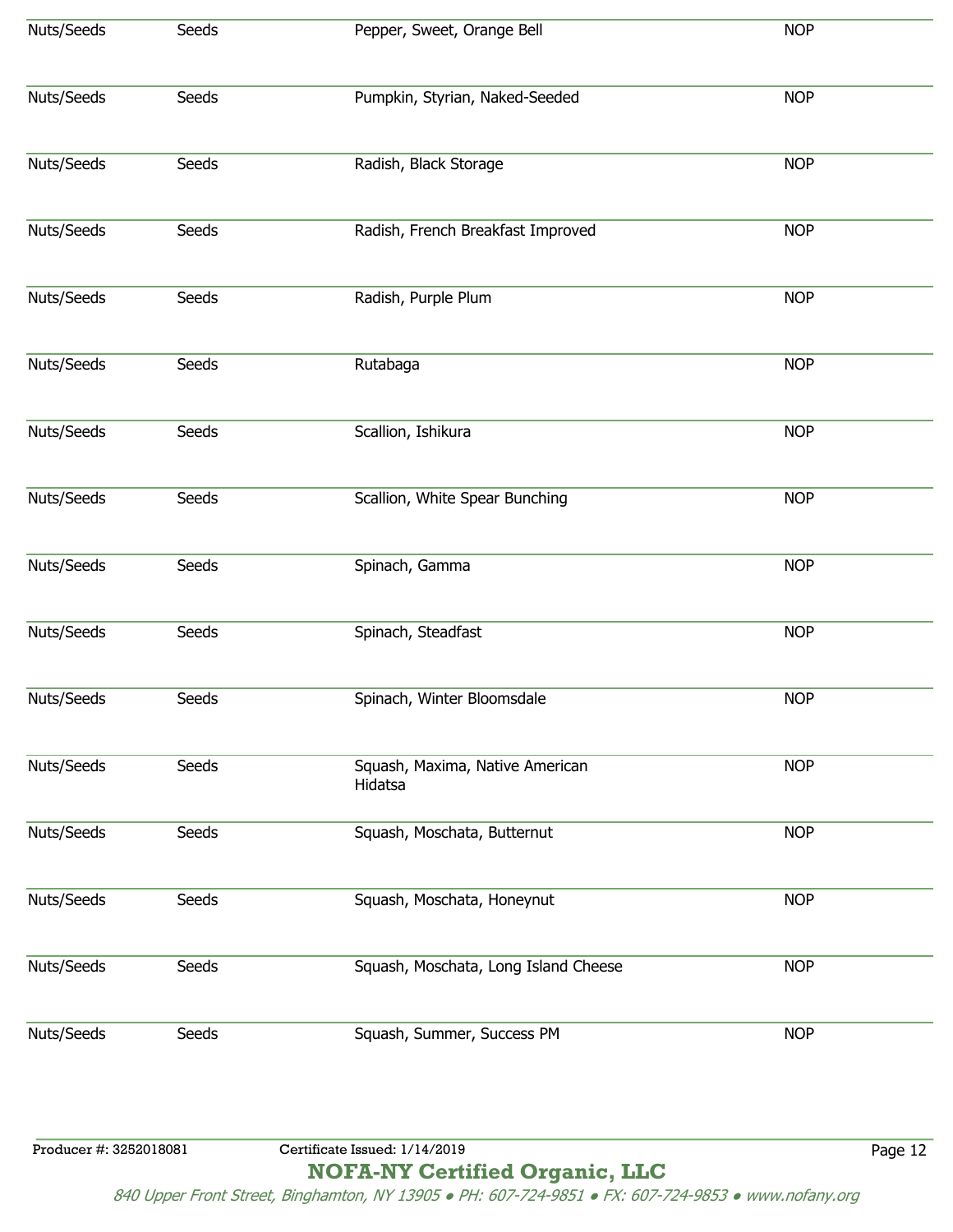| Nuts/Seeds             | Seeds | Squash, Summer, Yellow Crookneck               | <b>NOP</b> |
|------------------------|-------|------------------------------------------------|------------|
| Nuts/Seeds             | Seeds | Squash, Zucchini, Mutabile Dark Green          | <b>NOP</b> |
| Nuts/Seeds             | Seeds | Squash, Zucchini, Ronde De Nice                | <b>NOP</b> |
| Nuts/Seeds             | Seeds | Swiss Chard, Glatter Silber (Glossy Silver)    | <b>NOP</b> |
| Nuts/Seeds             | Seeds | Swiss Chard, Rainbow                           | <b>NOP</b> |
| Nuts/Seeds             | Seeds | Tomatillo, Purple                              | <b>NOP</b> |
| Nuts/Seeds             | Seeds | Tomato, Cherry, Black Cherry                   | <b>NOP</b> |
| Nuts/Seeds             | Seeds | Tomato, Cherry, California Sunshine            | <b>NOP</b> |
| Nuts/Seeds             | Seeds | Tomato, Cherry, Matt's Wild                    | <b>NOP</b> |
| Nuts/Seeds             | Seeds | Tomato, Cherry, Principe Borghese              | <b>NOP</b> |
| Nuts/Seeds             | Seeds | Tomato, Cherry, Purple Bumblebee               | <b>NOP</b> |
| Nuts/Seeds             | Seeds | Tomato, Cherry, Snow White                     | <b>NOP</b> |
| Nuts/Seeds             | Seeds | Tomato, Earliest Small Red, Earli Rouge        | <b>NOP</b> |
| Nuts/Seeds             | Seeds | Tomato, Earliest Small Red, Sasha Altai        | <b>NOP</b> |
| Nuts/Seeds             | Seeds | Tomato, Earliest Small Red, Stupice            | <b>NOP</b> |
| Nuts/Seeds             | Seeds | Tomato, Earliest Small Red, Sweet<br>'N'Bright | <b>NOP</b> |
| Producer #: 3252018081 |       | Certificate Issued: 1/14/2019                  | Page 13    |
|                        |       |                                                |            |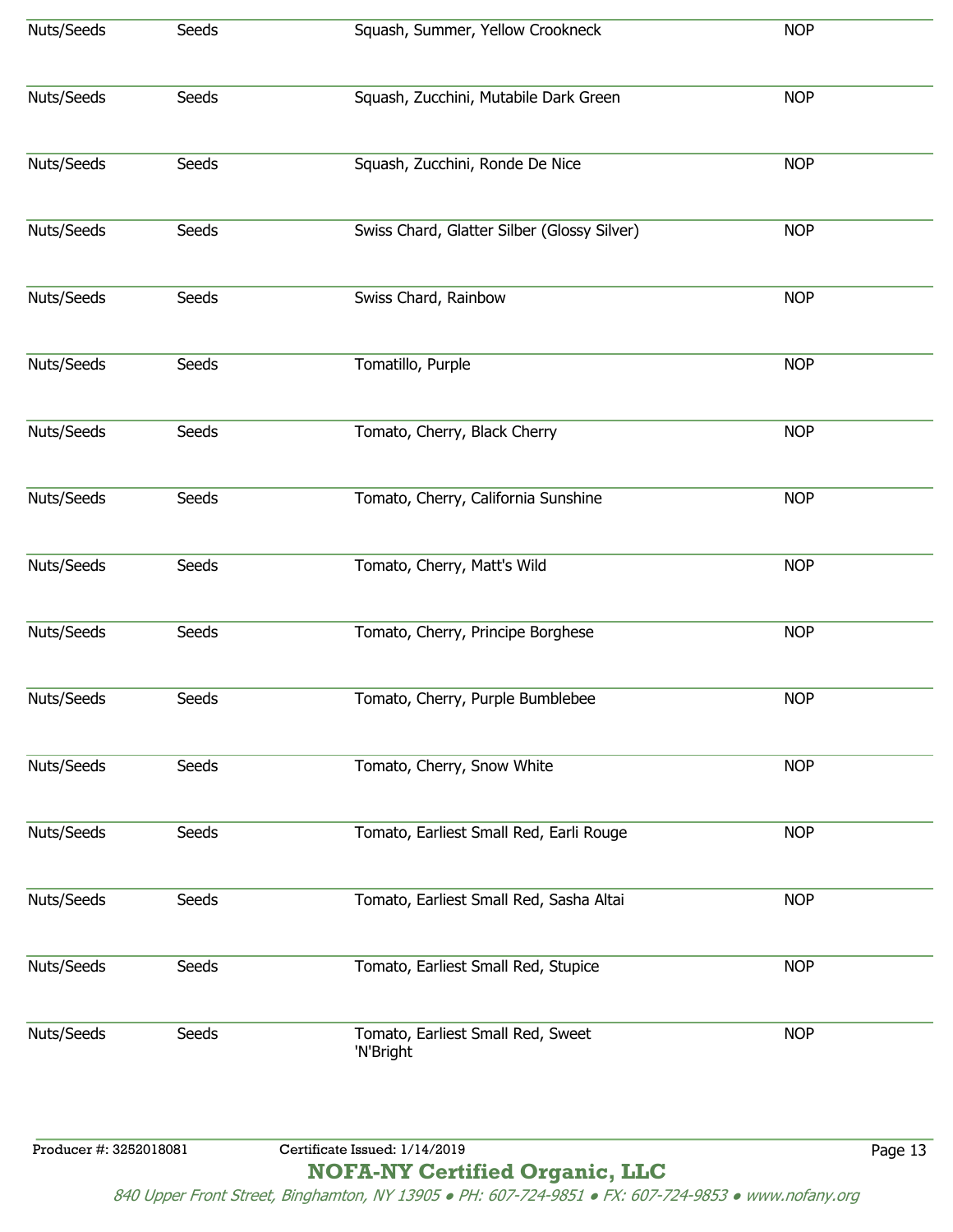| Nuts/Seeds<br>Tomato, Paste, Black Plum<br><b>NOP</b><br>Seeds<br><b>NOP</b><br>Seeds<br>Tomato, Paste, Corne de Bouc<br><b>NOP</b><br>Seeds<br>Tomato, Paste, Hungarian Italian |  |
|----------------------------------------------------------------------------------------------------------------------------------------------------------------------------------|--|
| Nuts/Seeds                                                                                                                                                                       |  |
| Nuts/Seeds                                                                                                                                                                       |  |
|                                                                                                                                                                                  |  |
| Nuts/Seeds<br>Seeds<br><b>NOP</b><br>Tomato, Paste, Myona                                                                                                                        |  |
| Nuts/Seeds<br><b>NOP</b><br>Seeds<br>Tomato, Paste, Roma                                                                                                                         |  |
| Nuts/Seeds<br>Tomato, Paste, San Marzano<br><b>NOP</b><br>Seeds                                                                                                                  |  |
| Nuts/Seeds<br>Seeds<br>Tomato, Slicing, Non-Red, Ananas Noire<br><b>NOP</b><br>(Rainbow Pineapple)                                                                               |  |
| Nuts/Seeds<br>Tomato, Slicing, Non-Red, Black Prince<br><b>NOP</b><br>Seeds                                                                                                      |  |
| <b>NOP</b><br>Nuts/Seeds<br>Seeds<br>Tomato, Slicing, Non-Red, Djena Lee's<br>Golden Girl                                                                                        |  |
| Nuts/Seeds<br>Tomato, Slicing, Non-Red, Green Zebra<br>Seeds<br><b>NOP</b>                                                                                                       |  |
| Nuts/Seeds<br>Seeds<br>Tomato, Slicing, Non-Red, Indigo Apple<br><b>NOP</b>                                                                                                      |  |
| Nuts/Seeds<br>Tomato, Slicing, Non-Red, Persimmon<br><b>NOP</b><br>Seeds                                                                                                         |  |
| Nuts/Seeds<br>Tomato, Slicing, Red, Brandywine<br>Seeds<br><b>NOP</b>                                                                                                            |  |
| Nuts/Seeds<br>Seeds<br>Tomato, Slicing, Red, Cosmonaut Volkov<br><b>NOP</b>                                                                                                      |  |
| Nuts/Seeds<br>Seeds<br>Tomato, Slicing, Red, Landis<br><b>NOP</b>                                                                                                                |  |
| Tomato, Slicing, Red, Moskvich<br>Nuts/Seeds<br>Seeds<br><b>NOP</b>                                                                                                              |  |
|                                                                                                                                                                                  |  |

Producer #: 3252018081 Certificate Issued: 1/14/2019 Page 14 **NOFA-NY Certified Organic, LLC**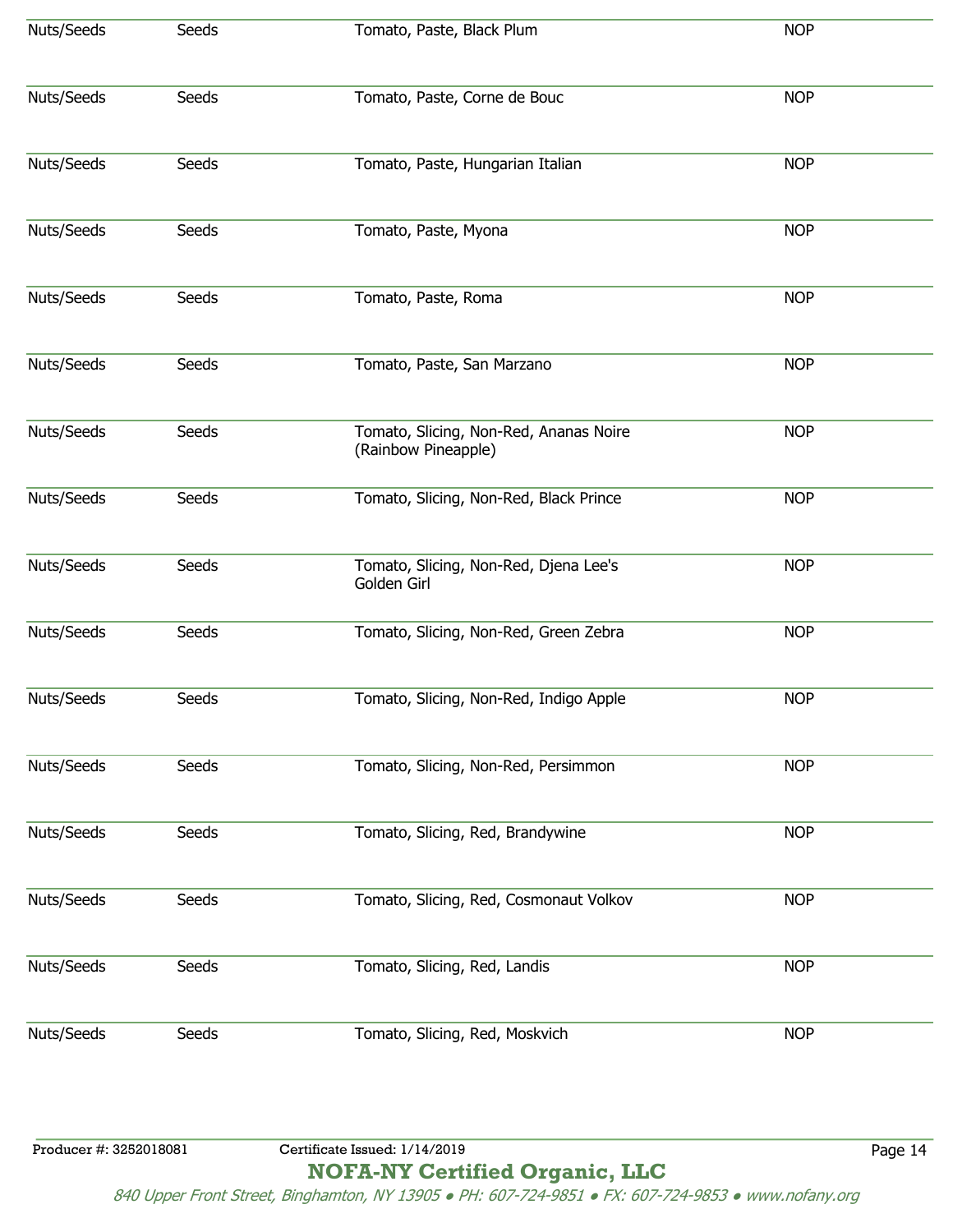| Nuts/Seeds              | Seeds               | Tomato, Slicing, Red, Quinte                |                   | <b>NOP</b> |  |
|-------------------------|---------------------|---------------------------------------------|-------------------|------------|--|
| Nuts/Seeds              | Seeds               | Tomato, Slicing, Red, Robbin's Red          |                   | <b>NOP</b> |  |
| Nuts/Seeds              | Seeds               | Tomato, Slicing, Red, Ruth's Perfect        |                   | <b>NOP</b> |  |
| Nuts/Seeds              | Seeds               | Tomato, Unique, Canadian Stuffing<br>Tomato |                   | <b>NOP</b> |  |
| Nuts/Seeds              | Seeds               | Tomato, Unique, Wapsipinicon Peach          |                   | <b>NOP</b> |  |
| Nuts/Seeds              | Seeds               | Turnip, Zuercher                            |                   | <b>NOP</b> |  |
| Nuts/Seeds              | Seeds               | Unusual Crops, Beet Berry                   |                   | <b>NOP</b> |  |
| Nuts/Seeds              | Seeds               | Watermelon, Crimson Sweet                   |                   | <b>NOP</b> |  |
| Nuts/Seeds              | Seeds               | Watermelon, Early Moonbeam                  |                   | <b>NOP</b> |  |
| Nuts/Seeds              | Seeds               | Watermelon, Moon and Stars, Cherokee        |                   | <b>NOP</b> |  |
| Organic                 |                     |                                             |                   |            |  |
| <b>Product Category</b> | <b>Product Name</b> | <b>Product Variety</b>                      | <b>Brand Name</b> | Compliance |  |
| Nuts/Seeds              | Seeds               | Bean, Pole, Rattlesnake                     |                   | <b>NOP</b> |  |
| Nuts/Seeds              | Seeds               | Bean, Snap, Provider                        |                   | <b>NOP</b> |  |
| Nuts/Seeds              | Seeds               | Bean, Soup, Black Turtle                    |                   | <b>NOP</b> |  |
| Nuts/Seeds              | Seeds               | Beet, Lutz Green Leaf                       |                   | <b>NOP</b> |  |
| Nuts/Seeds              | Seeds               | Beet, Robuschka                             |                   | <b>NOP</b> |  |
|                         |                     |                                             |                   |            |  |

Producer #: 3252018081 Certificate Issued: 1/14/2019 Page 15 **NOFA-NY Certified Organic, LLC**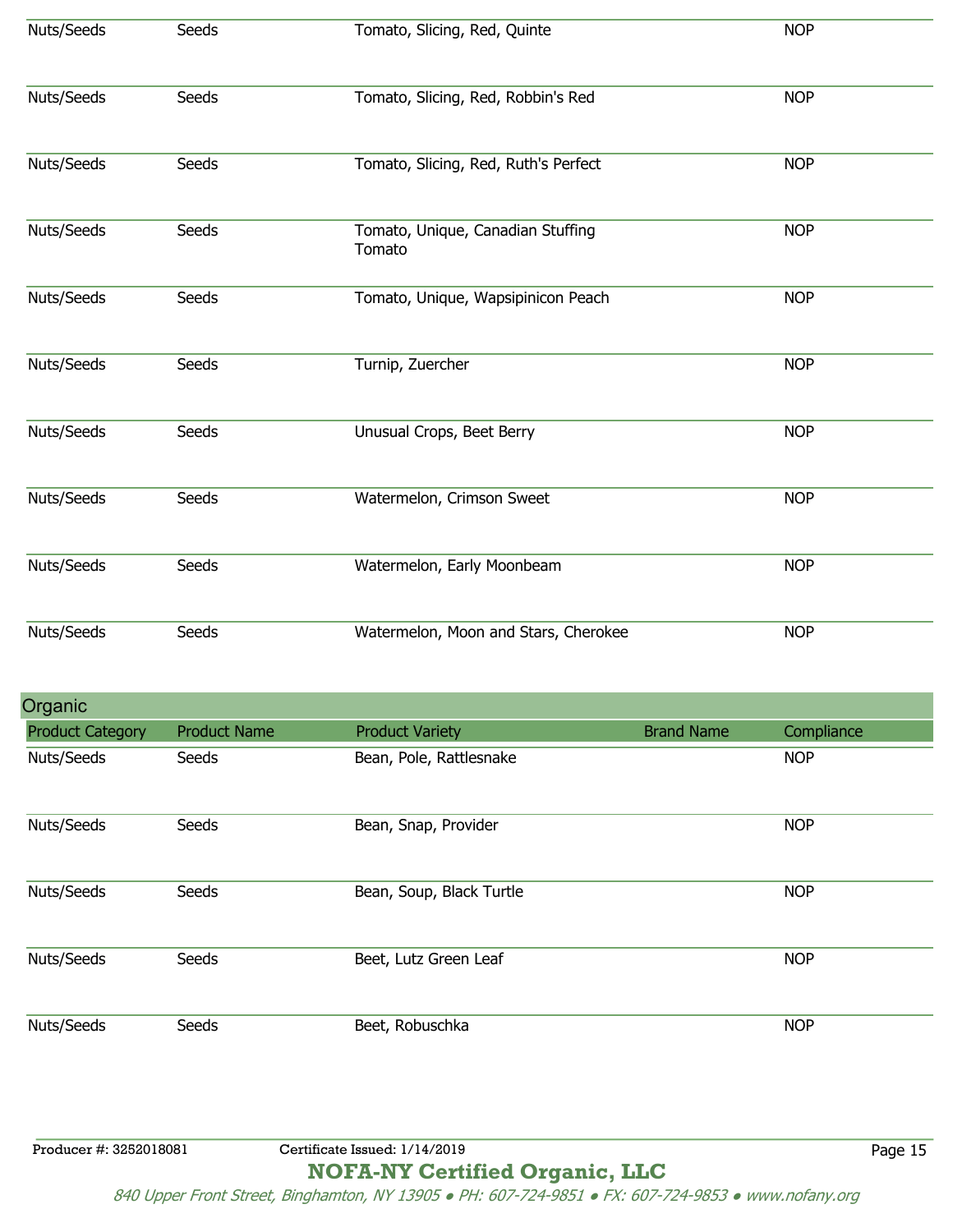| Nuts/Seeds             | Seeds | Carrot, Early Milan Nantes          | <b>NOP</b> |         |
|------------------------|-------|-------------------------------------|------------|---------|
|                        |       |                                     |            |         |
| Nuts/Seeds             | Seeds | Carrot, Rodelika                    | <b>NOP</b> |         |
|                        |       |                                     |            |         |
| Nuts/Seeds             | Seeds | Cover Crops, Wheat, Hard Red Winter | <b>NOP</b> |         |
| Nuts/Seeds             | Seeds | Cucumber, Marketmore 76             | <b>NOP</b> |         |
|                        |       |                                     |            |         |
| Nuts/Seeds             | Seeds | Eggplant, Ping Tung Long            | <b>NOP</b> |         |
| Nuts/Seeds             | Seeds | Fennel, Zefa Fino                   | <b>NOP</b> |         |
|                        |       |                                     |            |         |
| Nuts/Seeds             | Seeds | Flowers, Cosmos, Sensations Mix     | <b>NOP</b> |         |
| Nuts/Seeds             | Seeds | Flowers, Flax, Omega Blue           | <b>NOP</b> |         |
|                        |       |                                     |            |         |
| Nuts/Seeds             | Seeds | Flowers, Tithonia                   | <b>NOP</b> |         |
| Nuts/Seeds             | Seeds | Greens, Asian, Komatsuna            | <b>NOP</b> |         |
|                        |       |                                     |            |         |
| Nuts/Seeds             | Seeds | Greens, Asian, Kyona Mizuna         | <b>NOP</b> |         |
| Nuts/Seeds             | Seeds | Greens, Asian, Mix                  | <b>NOP</b> |         |
|                        |       |                                     |            |         |
| Nuts/Seeds             | Seeds | Greens, Asian, Mustard, Giant Red   | <b>NOP</b> |         |
| Nuts/Seeds             | Seeds | Greens, Asian, Pac Choi, Prize      | <b>NOP</b> |         |
|                        |       |                                     |            |         |
| Nuts/Seeds             | Seeds | Greens, Asian, Tat Soi              | <b>NOP</b> |         |
| Nuts/Seeds             | Seeds | Greens, Asian, Yukina Savoy         | <b>NOP</b> |         |
|                        |       |                                     |            |         |
|                        |       |                                     |            |         |
| Producer #: 3252018081 |       | Certificate Issued: 1/14/2019       |            | Page 16 |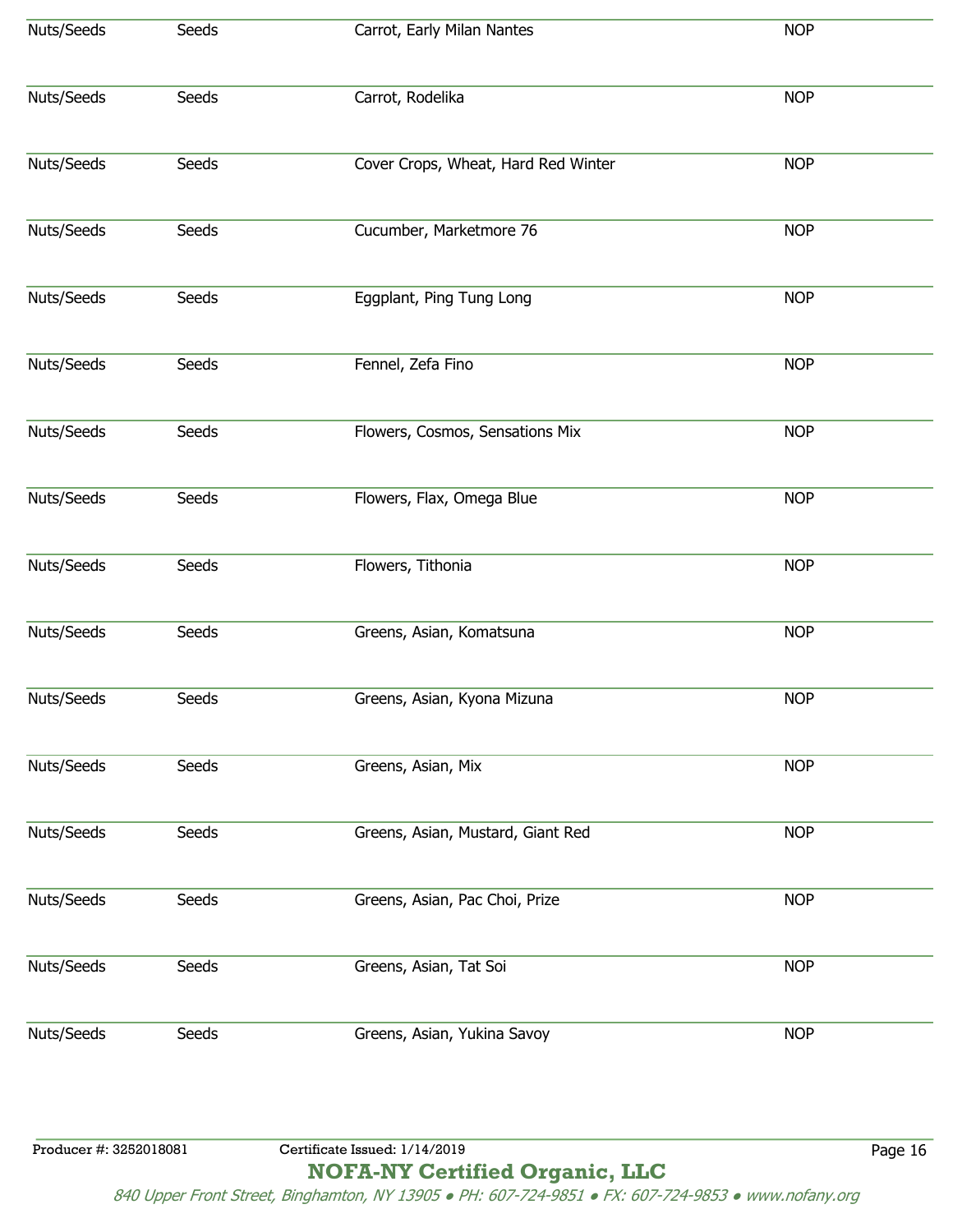| Nuts/Seeds             | Seeds | Herbs, Basil, Red Leafed        | <b>NOP</b> |         |
|------------------------|-------|---------------------------------|------------|---------|
| Nuts/Seeds             | Seeds | Herbs, Borage                   | <b>NOP</b> |         |
| Nuts/Seeds             | Seeds | Herbs, Chamomile, German        | <b>NOP</b> |         |
| Nuts/Seeds             | Seeds | Herbs, Dill                     | <b>NOP</b> |         |
| Nuts/Seeds             | Seeds | Herbs, Nettle, Stinging         | <b>NOP</b> |         |
| Nuts/Seeds             | Seeds | Kale, Delaway                   | <b>NOP</b> |         |
| Nuts/Seeds             | Seeds | Kale, Red Russian               | <b>NOP</b> |         |
| Nuts/Seeds             | Seeds | Lettuce, Butterhead/Bibb, Nancy | <b>NOP</b> |         |
| Nuts/Seeds             | Seeds | Melon, Minnesota Midget         | <b>NOP</b> |         |
| Nuts/Seeds             | Seeds | Okra, Clemson Spineless         | <b>NOP</b> |         |
| Nuts/Seeds             | Seeds | Onion, Bennie's Red             | <b>NOP</b> |         |
| Nuts/Seeds             | Seeds | Onion, New York Early           | <b>NOP</b> |         |
| Nuts/Seeds             | Seeds | Pea, Snow, Oregon Giant         | <b>NOP</b> |         |
| Nuts/Seeds             | Seeds | Pepper, Sweet, Early Red        | <b>NOP</b> |         |
| Nuts/Seeds             | Seeds | Pepper, Sweet, Purple Beauty    | <b>NOP</b> |         |
| Nuts/Seeds             | Seeds | Radish, Sora                    | <b>NOP</b> |         |
|                        |       |                                 |            |         |
| Producer #: 3252018081 |       | Certificate Issued: 1/14/2019   |            | Page 17 |